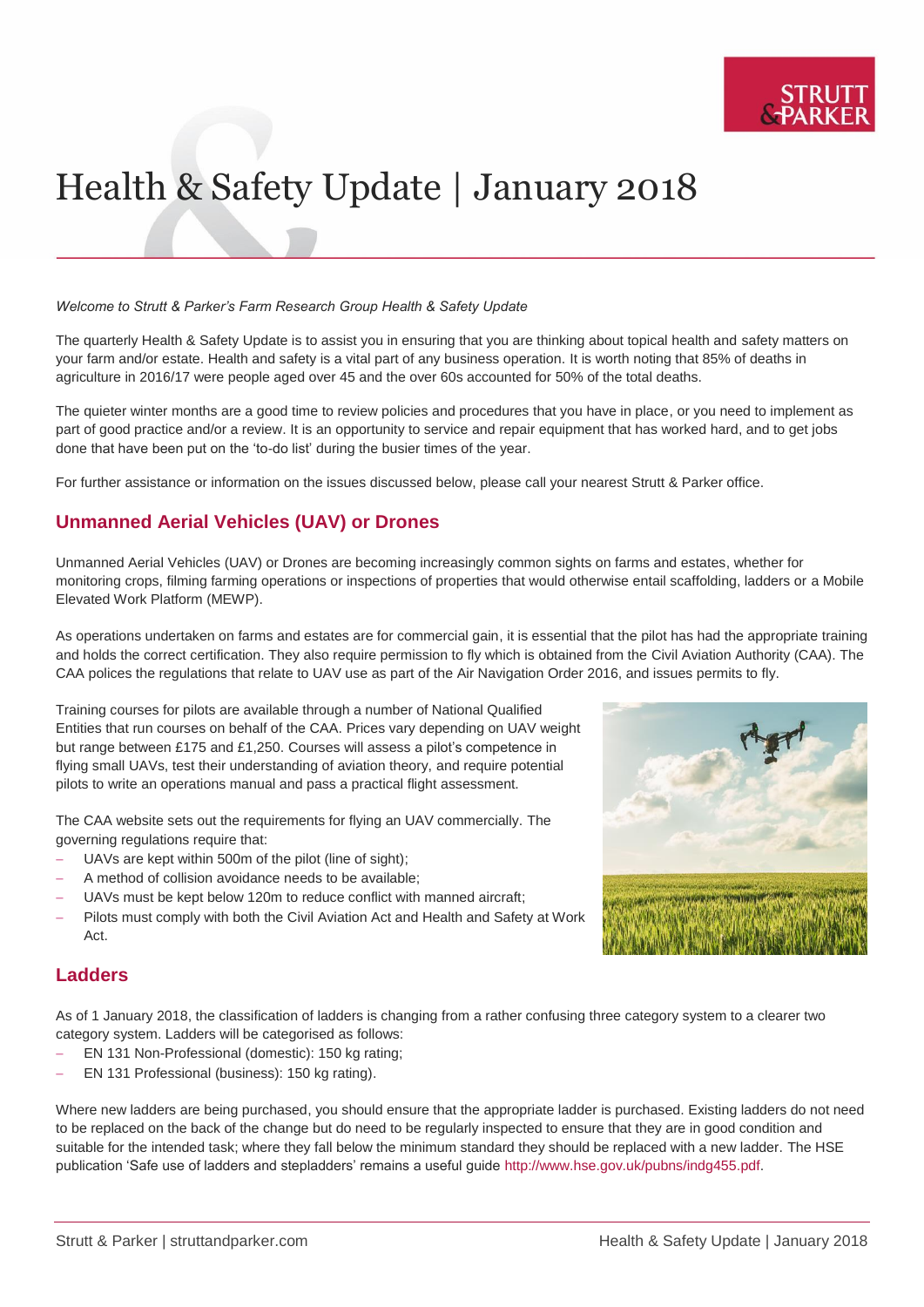# **Portable Appliance Testing (PAT)**

The Electricity at Work Regulations 1989 require that any electrical equipment that has the potential to cause injury is maintained in a safe condition. However, the Regulations do not specify what needs to be done, by whom or how frequently (i.e. they don't make inspection or testing of electrical appliances a legal requirement, nor do they make it a legal requirement to undertake this annually). A risk-based approach, considering the type of equipment and what it is being used for is required.



If it is used regularly and moved a lot, e.g. a kettle, testing (along with visual checks) can be an important part of an effective maintenance regime, giving employers confidence that they are doing what is necessary to help them meet their legal duties. The need to test high risk items such as grinders and welders on a regular basis is important as it shows a duty of care to your employees. Low risk items such as computers in the office need not be tested by a qualified electrician but should be inspected by a competent person periodically.

Any electrical equipment should still be regularly checked for frayed or damaged cables and where a potential risk is identified appropriate action should be taken, i.e. repair or replacement. In any case the defective item should not be used until it has been repaired.

# **Trespass and Your Responsibilities**

Employers are familiar with the idea that their risk assessments and controls must take account of contractors, visitors, members of the public and passers-by – as well as their own staff who are on sites operated by them. However, what is frequently less clear is what duty of care, if any, is owed to people who enter their sites without invitation or permission; those who are themselves breaking the law.

As part of a risk control strategy, it may be necessary to introduce measures to protect the premises and people within them from such intruders. Deterrents, including high walls, thorny hedges, and anti-climb paint, are of course potential causes of injury to unwanted guests.

Those who want to give intruders an "inconvenient time" may well find themselves liable for any subsequent injuries. Occupiers have a duty, under the Occupiers' Liability Act 1957, to take reasonable care for the safety of visitors using their premises for the purpose they were invited. The Occupiers' Liability Act 1984 extended this duty to impose some responsibility on occupiers to protect uninvited visitors, including trespassers. The duty of care under the 1984 Act takes effect if:

- You know (or have reasonable grounds to believe) there is a danger;
- You know (or have reason to believe) that people may be in, or come into, the vicinity of the danger; and
- The risk is one against which you may reasonably be expected to offer some protection.



Where the above criteria apply, occupiers have a duty to take reasonable care that people don't suffer injury. It may be possible to discharge this duty of care by warning people about a danger, or by discouraging them from coming into contact with it. Beyond occupiers' liability legislation, Section 4 of the Health and Safety at Work Act requires owners, occupiers and others (including employers) to take reasonable steps to ensure their premises are safe, including means of access and egress, and plant and substances inside.

You have a duty to safeguard the safety of trespassers; the key thing is to do some form of risk assessment in relation to the safety and security of your premises, including any derelict or disused sites. Risk assessments should involve examining the premises to determine not just what new measures you may need – alarms, CCTV, lighting, fences, or even security personnel – but also to identify historical features, such as walls covered with jagged glass, which may need to be altered. These features would not be justifiable under current legislation, but if they have been there for more than 50 years, it may be reasonable to leave them in place. Your assessment should consider not only the site's layout, its location and points of access, but also who might stray onto it; for example, can children from a nearby school gain access?

When it comes to introducing new deterrents, the essential thing is keeping people out, rather than creating traps. You need to ensure any measure you put in place is a means of preventing access, rather than penalising access or deliberately harming trespassers. Occupiers have a further responsibility not to disregard existing dangers they have previously identified; for example, you can't ignore an open pit on your site. If you have foreseen a danger and done something to control the risk, take care to inspect the control regularly to make sure it's still working.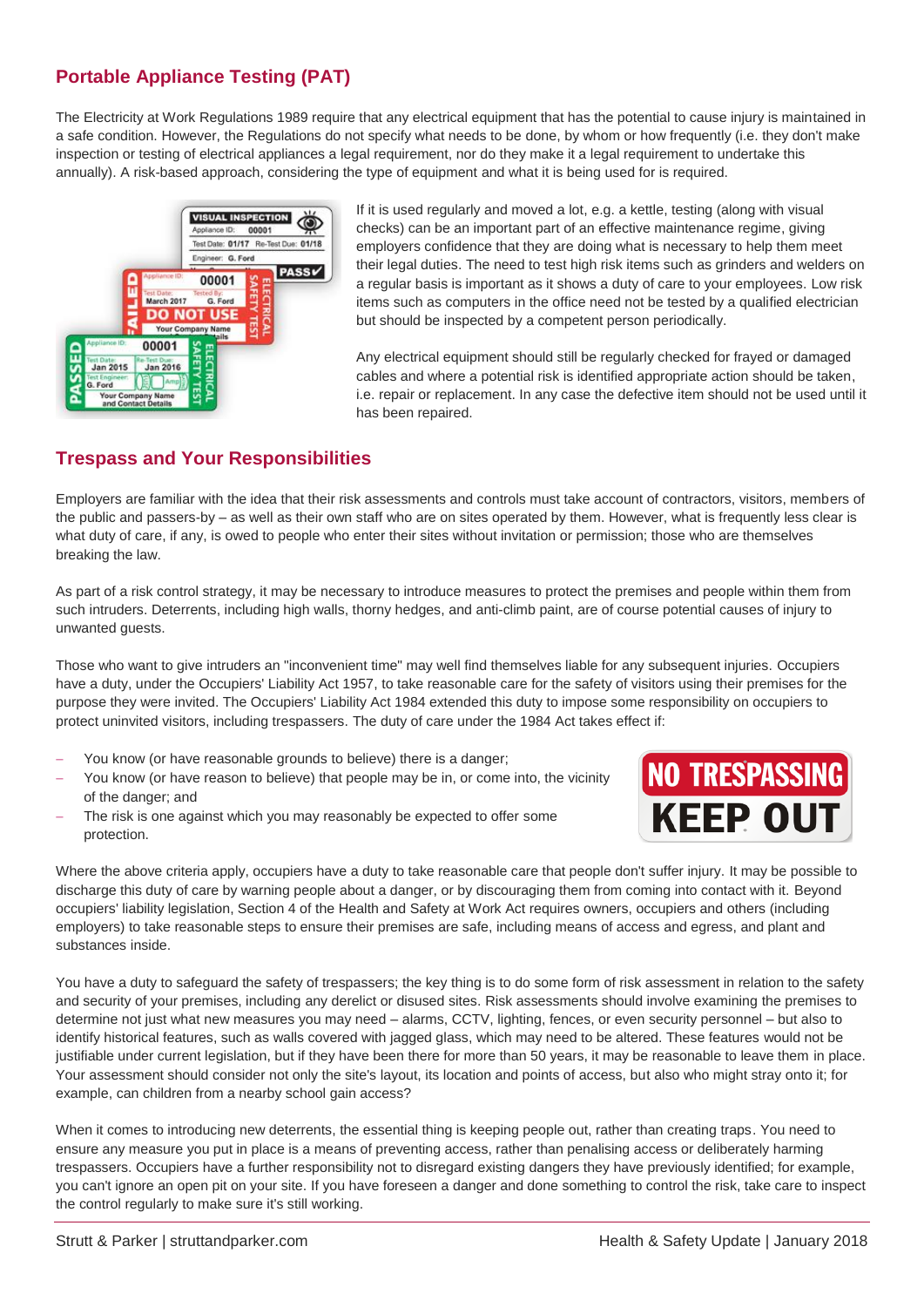# **Lifting Operations and Lifting Equipment**

Lifting operations should always be carried out by a competent person. Where large loads are involved they must be planned and supervised to ensure that they are carried out according to the lifting plan.

Lifting equipment, including cranes, hoists, forklifts, slings, chains and shackles etc., are all covered by the Lifting Operations and Lifting Equipment Regulations 1998 (LOLER). All equipment used for lifting, lowering, anchoring or fixing are included, equipment must be;

- Strong and stable enough for the particular use and marked to indicate safe working loads;
- Positioned and installed to minimise any risks;
- Used safely, i.e. the work is planned, organised and performed by competent people;
- Subject to ongoing thorough examination and, where appropriate, inspection by competent people.



If you allow employees to provide their own lifting equipment, then this is also covered by the Regulations and must be inspected as if it were your own. All lifting equipment should be checked prior to use for any obvious wearing, cracks or other defects and at least annually by a competent authorised person. Equipment that is used to lift personnel, e.g. man cages and harnesses, should be checked prior to use, and at least once every six months by a competent authorised person. Inspection of machines and equipment falls within your responsibility under your insurance and can often be arranged through your insurer.

Lifting fertiliser and seed bags should be done with great care. Always inspect the loops of bags before lifting them and lift with horizontal forks to prevent the bags slipping and being abraded on any sharp edges on the forks which might cause the hoops to rip or tear. Bags should always be carried at a height that prevents them from scraping on the ground but not so high as to unbalance the vehicle moving them, potentially causing the vehicle to overturn.

## **Hand-arm Vibration**

Vibration is frequently overlooked within the agricultural industry but has the ability to cause adverse effects ranging from annoyance and discomfort, through to ill health effects such as headaches, nausea and abdominal pain. Vibration is the movement of the body back and forth around a fixed point. Hand-arm vibration is vibration transmitted into workers' hands and arms. This can come from use of hand-held power tools such as grinders and strimmers, hand guided equipment such as powered lawnmowers or by holding materials being worked by hand-fed machines such as saws.



Exposure to vibration may result in a range of health effects, collectively known Hand-Arm Vibration (HAVS). Prolonged and repeated exposure to HAVS can lead to a condition known as vibration white finger (VWF). The first signs of VWF are usually temporary numbness and tingling of the fingers which often pass unnoticed. Symptoms resulting from damage to either the vascular or the neurological systems in the hands include:

Acute: tingling or pins and needles in the hands and extremities; Chronic: numbness and blanching of the fingers, swollen painful joints, reduction in manual dexterity, reduction in the sensation of touch, ulceration and gangrene in extreme cases.

If any of these symptoms are identified, the individual's GP should be consulted in the first instance, and reduced exposure to the vibration will be essential. It is important to look for ways of working that avoid or reduce the need to hold vibrating equipment or work-pieces;

- Consider vibration emissions when purchasing or hiring equipment;
- Check the vibration of available equipment in technical sales literature or the handbook. Avoid types with high vibration when there are suitable lower vibration alternatives;
- Keep an inventory of equipment and its vibration emission;
- Maintain equipment in accordance with its manufacturer's instructions;
- Plan work schedules to minimise vibration exposures and make sure exposures are below the ELV;
- Organise work to avoid uncomfortable postures and the need for high manual effort to grip, push or pull equipment;
- Help employees maintain good blood circulation, for example, by providing clothing to help them keep warm and dry.